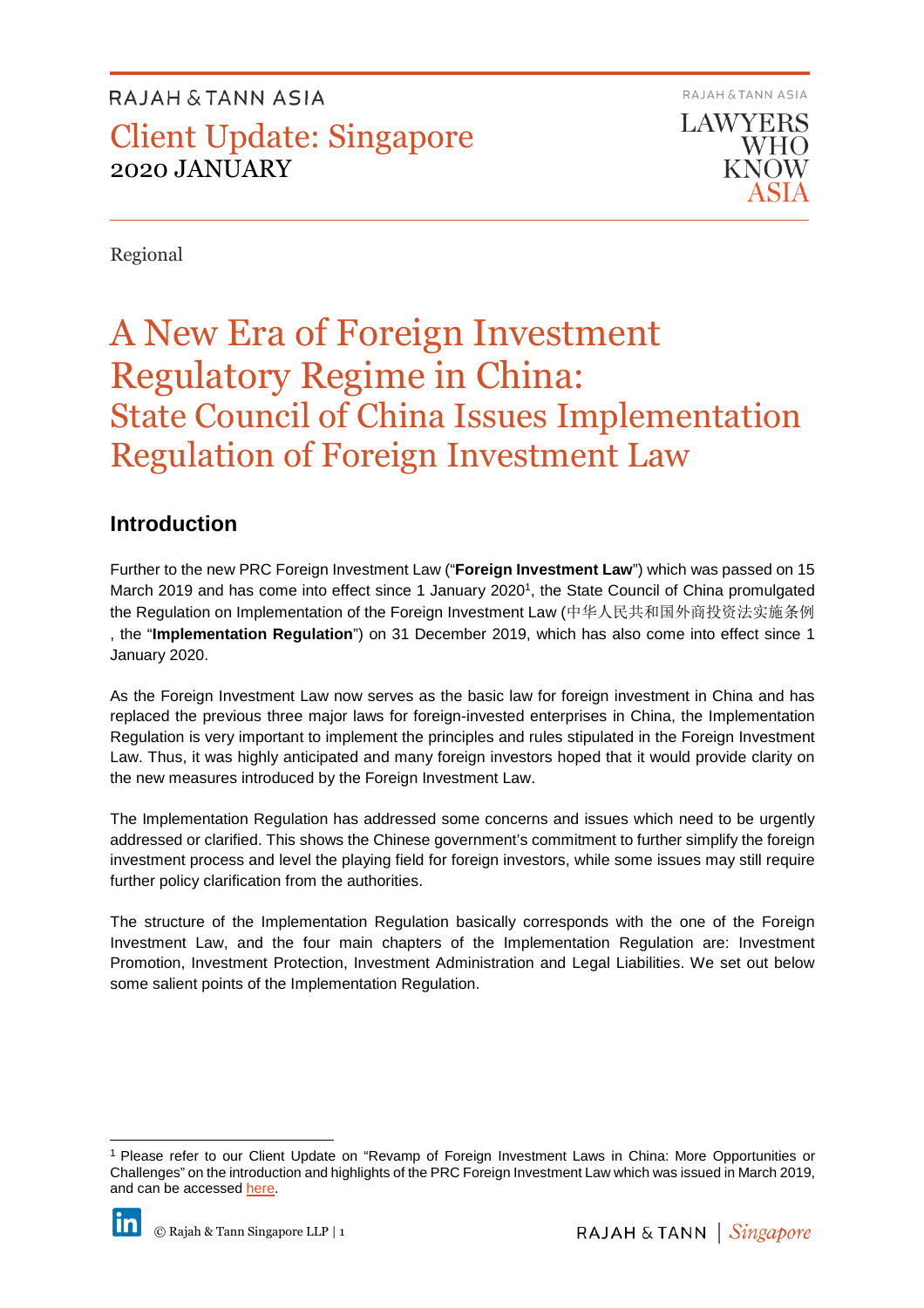RAJAH & TANN ASIA LAWYERS **WHO KNOW** 

Regional

### **One-Stop Registration System and Investment Information Reporting System**

Since the promulgation of the PRC Sino-foreign Equity Joint Venture Law in 1979, the establishment and change of foreign-invested enterprises in China must be approved by the Ministry of Commerce or its local agencies ("**MOFCOM**"), and from 2016, China started to implement a parallel system of approval and filing (i.e. approval is required for investments in the field within the negative lists and filing is required for investments in the field outside the negative lists). The Foreign Investment Law and its Implementation Regulation have officially abolished the above foreign investment approval (and filing) regime, which in total has been adopted in China for 40 years.

Since 1 January 2020, the State Administration for Market Regulation and its local agencies ("**SAMR**"), being the registration authority in China, has now started to review whether the investment is within the negative lists or not when carrying out the registration of the foreign-invested enterprises. The SAMR is therefore the major administrative authority for the establishment and registration of foreign-invested enterprises to provide one-stop registration for foreign investors (except for the special approval for certain industries which shall be obtained separately).

The MOFCOM will instead be in charge of the investment information reporting system for foreigninvested enterprises and according to the Measures for Foreign Investment Information Reporting issued by the MOFCOM and the SAMR on 31 December 2019 (外商投资信息报告办法, the "**Information Reporting Measures**"), the initial report, amendment report, cancellation report and annual report will be required for direct and indirect investment activities by foreign investors and foreigninvested enterprises in China. The Information Reporting Measures provide that information that can be obtained through information sharing between the authorities (such as cancellation, domestic investment (including multi-level domestic investment)) does not need to be submitted separately. The Information Reporting Measures will help solve the problem of repeated information reporting and effectively reduce the burden on foreign investors or foreign-invested enterprises.

At the same time, the Information Reporting Measures also provide that the investment information submitted by foreign investors or foreign-invested enterprises shall be publicized to the public in accordance with the Interim Regulation on the Publicity of Enterprise Information (企业信息公示暂行条 例) or (if the information is not mandatorily required to be publicized) with the consent of foreign investors or foreign-invested enterprises, and shall be publicized to the public through the National Enterprise Credit Information Publicity System (国家企 业 信 用信 息 公 示系 统) and the Foreign Investment Information Reporting System (外商投资信息报告系统).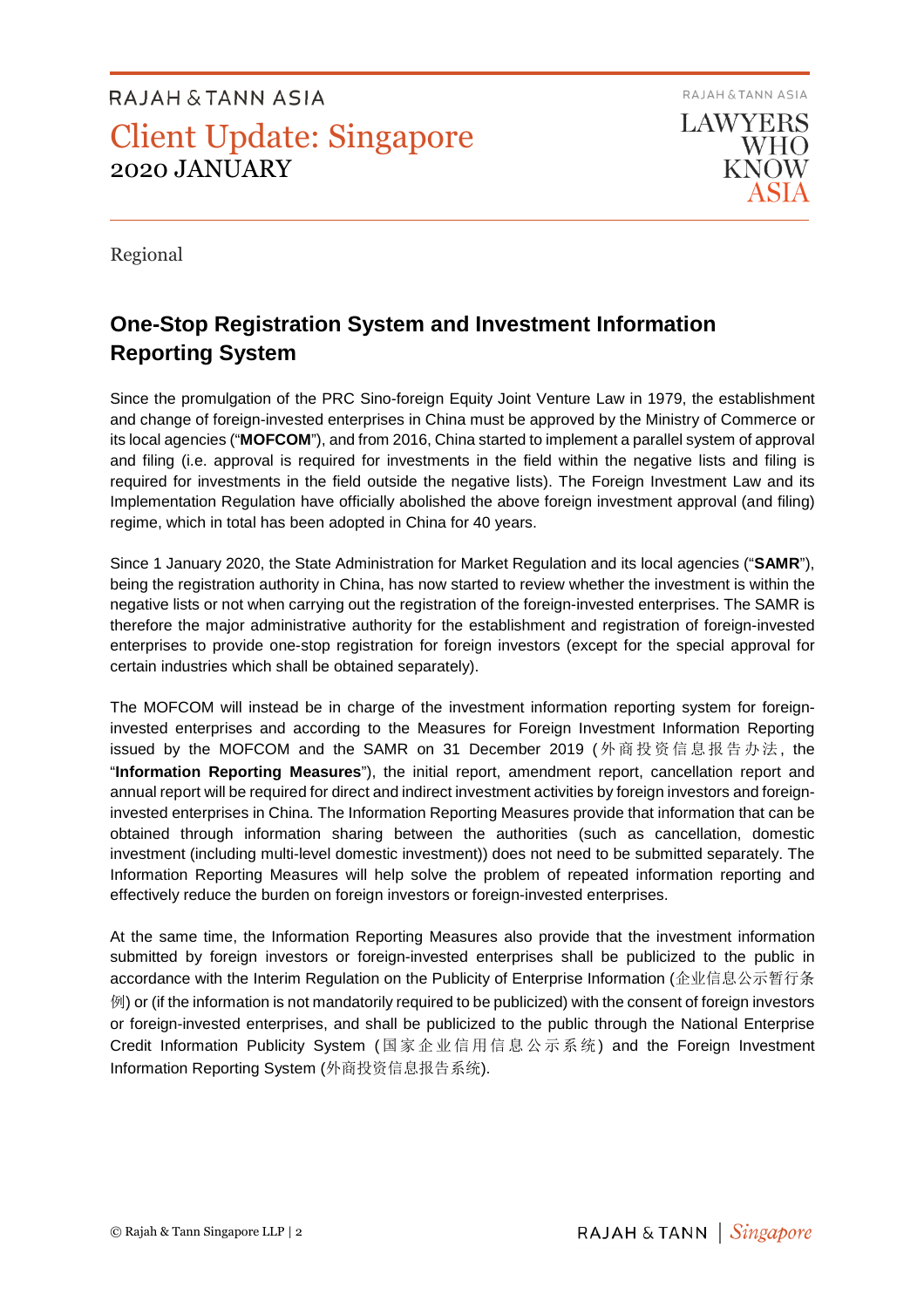RAJAH & TANN ASIA **LAWYERS** WHO **KNOW** 

Regional

### **Strengthening the Enforceability of Investment Promotion Agreement/Arrangements with Local Government**

When foreign investors invest into China, local governments often make a variety of commitments to attract foreign investments, such as the land use policies, supporting facilities, preferential tax treatment and other matters. There are also circumstances under which the local government may change or even refuse to perform such commitments after the investment has been contributed by the foreign investor. At the same time, foreign investors may face difficulties in enforcing investment agreements through arbitration or judicial procedures due to the lack of laws and regulations that clearly regulate such investment agreements, as well as concerns about the relationship with local government.

With the promulgation of the Implementation Regulation, the effectiveness and enforceability of the investment promotion arrangements have been addressed as follows:

(a) Scope and Form of Governmental Commitment: The Implementation Regulation has clarified that the "**policy commitments**" as stipulated in Article 25 of the Foreign Investment Law refer to written commitments made by local people's governments at all levels and their relevant departments within their respective statutory powers on, *inter alia*, supporting policies applicable to investments made by foreign investors and foreigninvested enterprises in their regions, and preferential treatment and facilitation enjoyed by them, which commitment shall comply with the relevant laws and regulations. Given this, it also means that it is important for foreign investors and foreign-invested enterprises to obtain written commitments from the local government.

In addition, neither the Implementation Regulation or the Judicial Interpretation on Administrative Agreement Cases (as defined below) has provided how to define "*the policy commitments shall comply with relevant laws and regulations*". The legitimacy of government commitment or government agreement still requires special attention in practice, and investors should strengthen the legitimacy review, and if necessary, consult lawyers, when negotiating with the government so as to ensure the effectiveness and enforceability of government commitments or government agreements.

- (b) Effectiveness and Enforceability of Governmental Commitment: The Implementation Regulation has stipulated that the local people's governments at all levels and their relevant departments shall perform the policy commitments made to foreign investors and foreigninvested enterprises in accordance with the law and perform various contracts concluded in accordance with the law. This has confirmed the effectiveness and enforceability of policy commitments.
- (c) Legal Liability of the Government in relation to Governmental Commitment*:* According to the Implementation Regulation, the governmental authority and/or its staff will be held liable if it fails to fulfill the policy commitments, or makes policy commitments beyond the statutory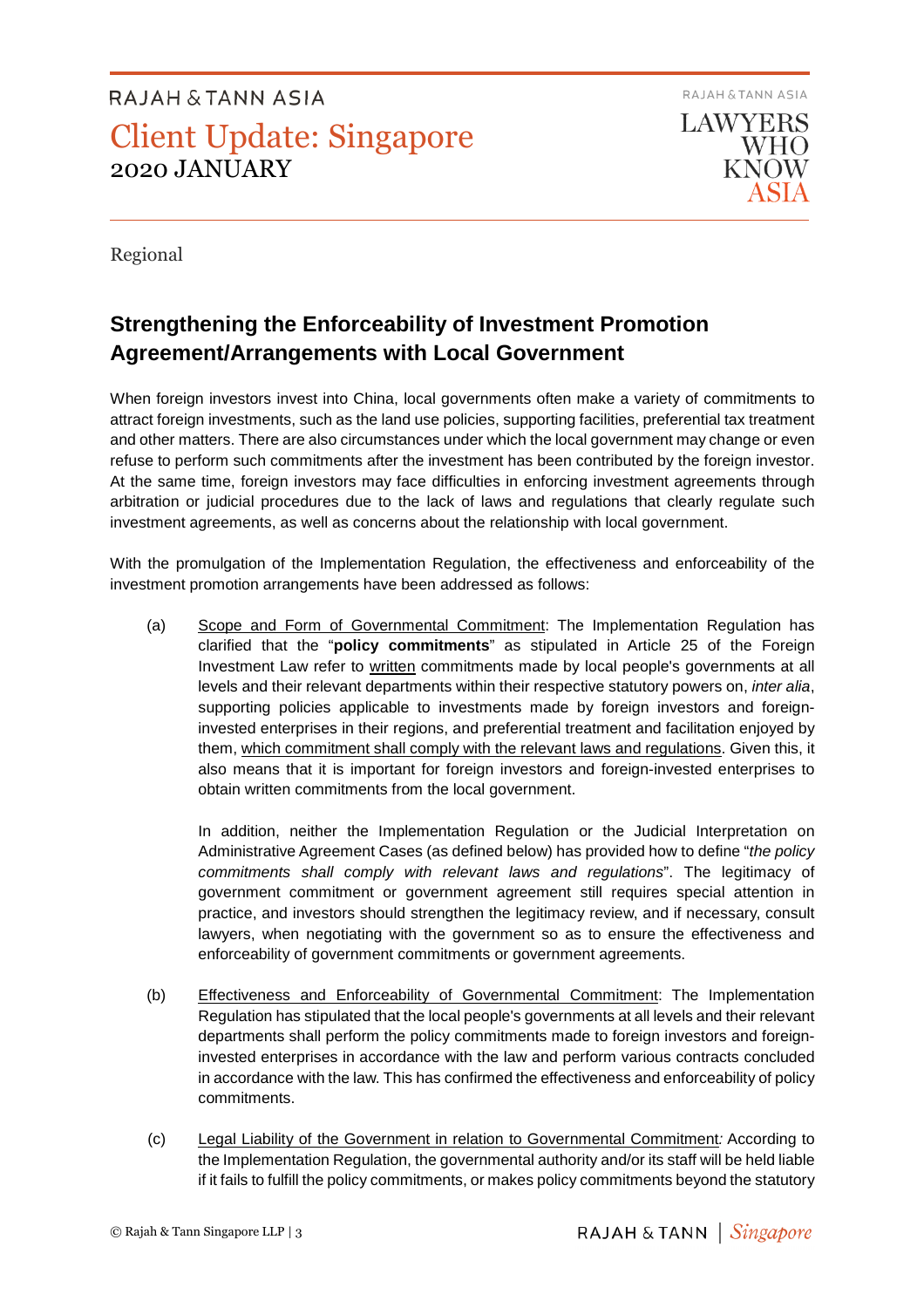RAJAH & TANN ASIA LAWYERS

> **WHO KNOW**

Regional

power, or the content of policy commitments fails to comply with the provisions of any law or regulation.

The PRC Supreme People's Court issued the Rules on Several Issues concerning the Trial of Administrative Agreement Cases (最高人民法院关于审理行政协议案件若干问题的规定, "**Judicial Interpretation on Administrative Agreement Cases**") which takes effect on 1 January 2020 and further clarifies the enforceability and recourses available for enforcement of investment agreements signed with the local government for the purposes of achieving the goals of government administration or public services by the local government. According to Clause 19 of the Judicial Interpretation on Administrative Agreement Cases, if the government authority fails to perform the obligation in accordance with the investment agreement, the people's court may, in light of the claims of plaintiff and subject to the law and the investment agreement, adjudge the defendant to continue performance of the investment agreement, take remedial measures, compensate the plaintiff's loss or pay the liquidated damages.

It should be noted, however, that it is advisable to avoid using arbitration as the way of dispute resolution when a foreign investor or foreign-invested enterprise signs the investment agreement with the local government. According to Clause 26 of the Judicial Interpretation on Administrative Agreement Cases, the arbitration clause in an administrative agreement should be deemed invalid unless otherwise provided by laws, administrative regulations or international treaties to which China is a party or a participant.

### **Application to Enterprises Invested by Foreign-invested Enterprises in China**

The Implementation Regulation expressly clarifies that the relevant provisions of the Foreign Investment Law and the Implementation Regulation shall apply to investment made by foreign-invested enterprises in China.

Such provision indicates that the regulation of foreign investment in China will trace back to the ultimate shareholder and controller of foreign investment, that is to say, no matter how many levels of enterprises which may be set up by foreign investors in China, their direct and indirect investment in China will be regarded as foreign investment from a government regulatory perspective. This has shown a significant change of regulatory approach by the Chinese government.

### **Strengthening the Protection of Intellectual Property, Technology Transfer and Trade Secrets**

The Implementation Regulation has explicitly strengthened the protection of intellectual property and addressed the concern of many foreign investors regarding the IP protection and mandatory transfer of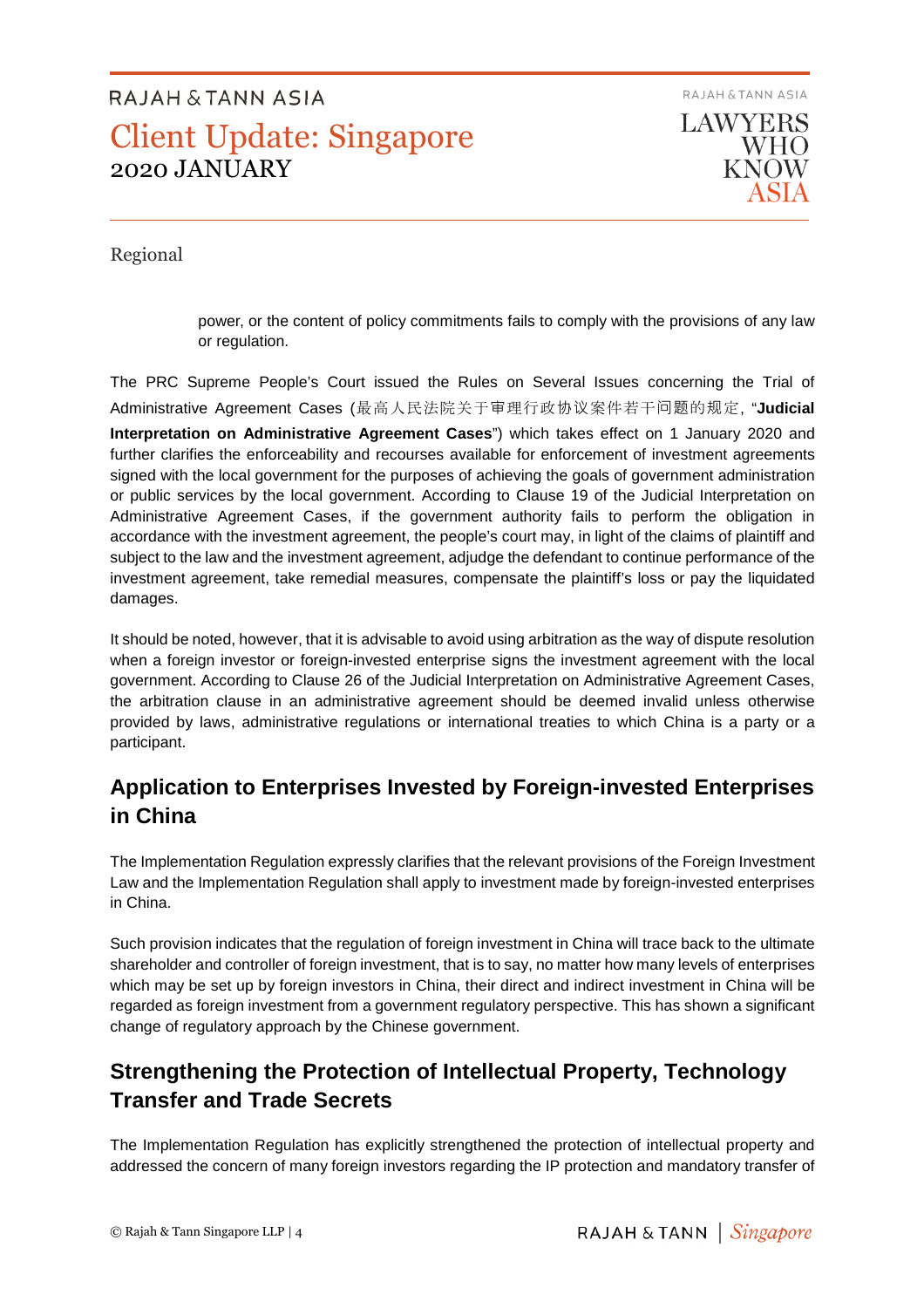RAJAH & TANN ASIA **LAWYERS** 

WHO **KNOW** 

#### Regional

technologies and has also specified the details of the trade secrets which shall be provided to the administrative authority, including the following:

- (a) IP Protection: China will strengthen the punishment of infringements of IP rights.
- (b) Technology Transfers: Government officials cannot force or induce foreign investors to transfer technology using relevant administrative methods described in the Implementation Regulation.
- (c) Trade Secrets: The Implementation Regulation limits the extent, scope, and exposure of materials concerning trade secrets which shall be provided to the authorities by foreign investors or foreign-invested enterprises, and the local government shall establish and improve its internal management system to protect such confidential information.
- (d) Legal Liability of Compulsory Technology Transfers*:* The governmental authority and/or its staff will be punished if they force or induce foreign investors to transfer technology using administrative means.

In addition to the rules provided in the Foreign Investment Law and the Implementation Regulation, there are other laws and regulations, or draft legislation being proposed in the PRC addressing similar concerns of foreign investors.

The PRC Trademark Law revised in 2019 has clearly stipulated the punitive compensation rules for malicious infringement of trademark rights, and the concept of punitive compensation has also been introduced into the tort liability part of draft civil code and the amendment of the PRC Patent Law. The Anti-Unfair Competition Law revised in 2019 has added a clause explicitly stipulating that the administrative authority and its staff shall not take the technology transfer as the condition for obtaining administrative licence. They shall not directly or indirectly require the technology to be transferred in the process of implementing the administrative licence. After the promulgation of the Foreign Investment Law, the State Council also amended the Regulation on the Administration of Technology Import and Export, which has reduced the liabilities of the transferor and provided more flexibility for the parties to negotiate the technology import agreements.

Generally speaking, the above laws and regulations will work together to ensure the protection of IP rights and the right of the transferor of technology. The trend of China's legislation is to achieve more effective protection of intellectual property by significantly increasing the cost of infringement to improve China's intellectual property protection and ensure that the technology transfer conforms to the principle of voluntary equality property protection.

China and U.S.A. just signed the Phase I trade deal (Economic and Trade Agreement Between the Government of the People's Republic of China and the Government of the United States of America) on 15 January 2020 (US time). The changes in the Foreign Investment Law, the Implementation Regulation and other relevant laws and regulations also reflect China's commitment under such trade agreement.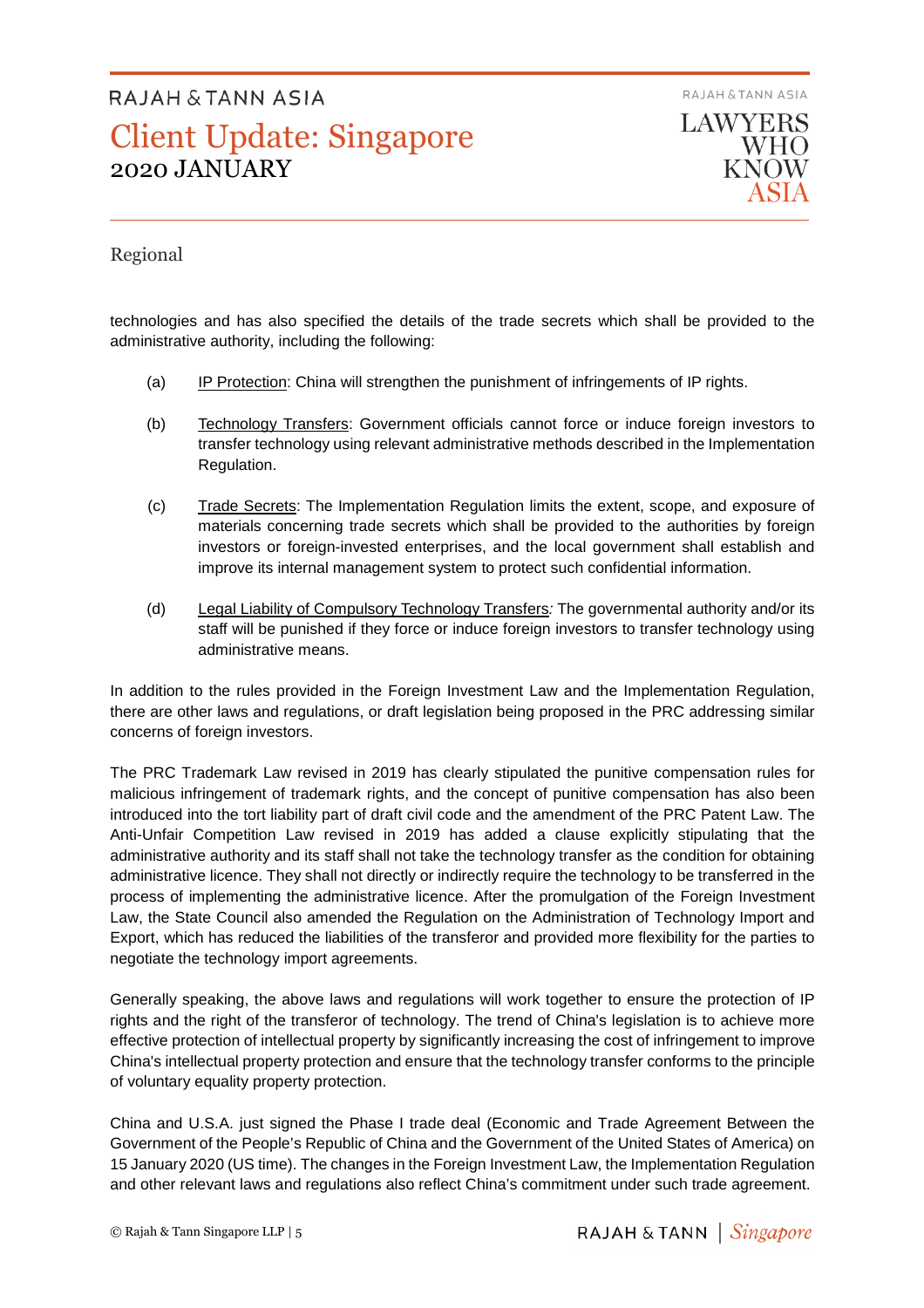RAJAH & TANN ASIA **LAWYERS** WHO **KNOW** 

Regional

### **Chinese Natural Persons being Included in the Scope of Chinese Investors**

Based on the previous laws and regulations, a Chinese national cannot set up a Sino-foreign joint venture enterprise with a foreign investor, subject to certain exceptions. Instead, based on the previous laws, a Chinese investor had to set up a company and use such company to set up a joint venture enterprise with foreign investors. This has, in practice, caused troubles to structure a Sino-foreign joint venture project. The Implementation Regulation has expressly clarified that Chinese investors include Chinese natural persons, which has solved this long-standing problem.

### **Conflicts with Other Laws and Regulations being Addressed**

The Implementation Regulation has made it clear that the PRC Foreign Investment Law and the Implementation Regulation shall prevail in the event of any inconsistency between the previous regulations, policies and rules and the Foreign Investment Law and its Implementation Regulation.

Over the past 40 years, China has made a lot of laws and regulations in relation to foreign investment in China. With the promulgation of the Foreign Investment Law in March 2019, the relevant governmental authorities have started to clean up the relevant laws and regulations which may conflict with the Foreign Investment Law and the Implementation Regulation. The MOFCOM and some other governmental authorities have amended and repealed some regulations, however, there are still a large number of laws and regulations which may need to be amended or repealed. Although the Implementation Regulation has clearly set the principle on how to deal with the conflicts between the previous laws and regulations and the Foreign Investment Law and the Implementation Regulation, in practice, there may be still uncertainties if the previous regulations conflict with the new law.

### **Five-Year Transitional Period and Retaining Current Agreement**

The Foreign Investment Law and the Implementation Regulation have provided a five-year transitional period from 1 January 2020 till 31 December 2024 for foreign-invested enterprises to adjust their organization form and structure. The equity or contractual Sino-Foreign joint venture enterprises established under the earlier Sino-Foreign Equity Joint Venture Law or the Sino-Foreign Contractual Joint Venture Law are likely to be most impacted by the Foreign Investment Law and the Implementation Regulation and the parties should consider how and when to make the adjustment in order to conform to the new regime within the transitional period.

It is notable that the Implementation Regulation clarifies that the methods for the transfer of equities or rights and interests, the income distribution, and distribution of remaining property, etc. which have been agreed in the joint venture contracts can be retained after such adjustment. The retainment of the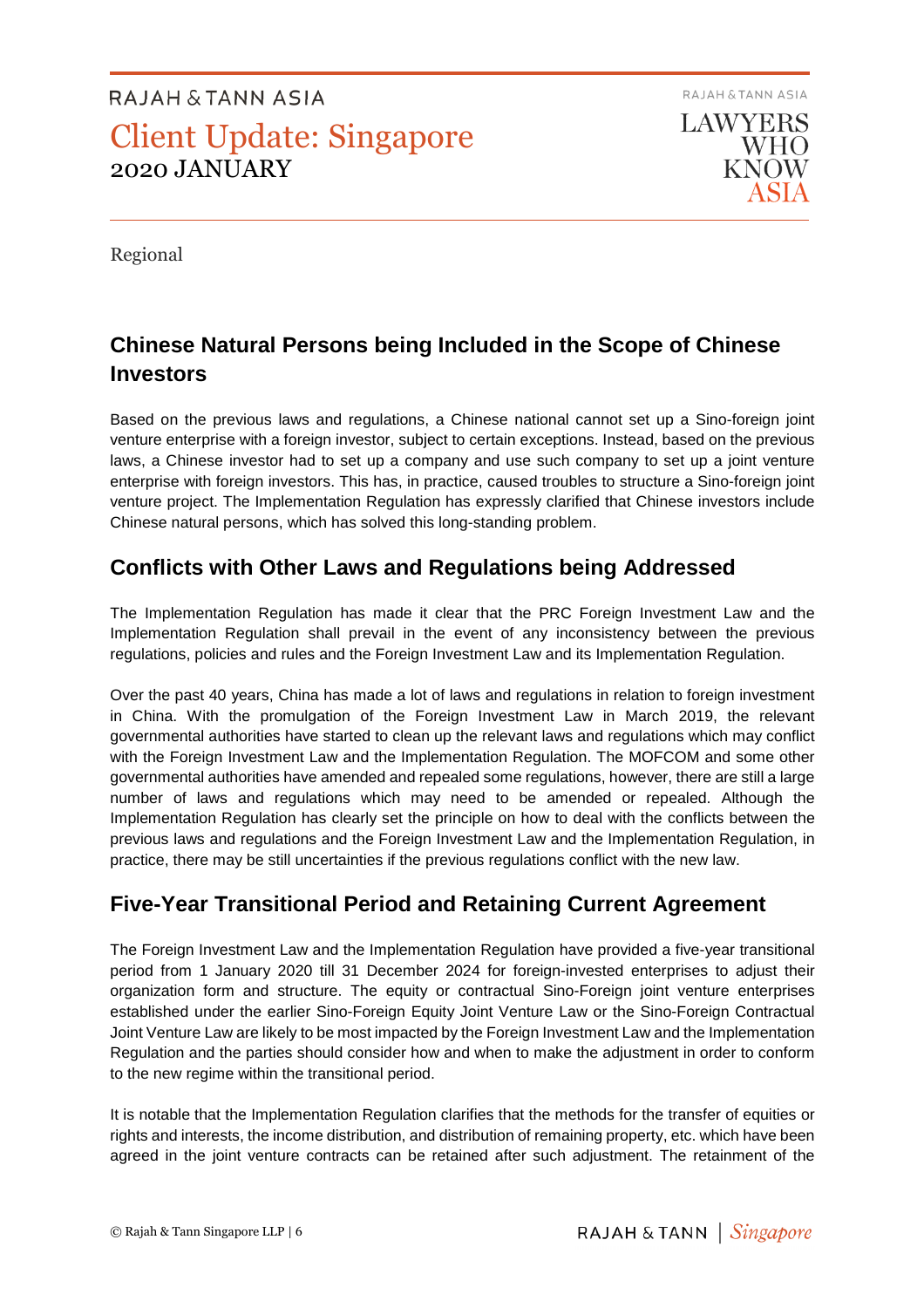RAJAH & TANN ASIA **LAWYERS WHO** 

**KNOW** 

Regional

aforementioned methods avoids the potential substantial re-negotiation of the joint venture contract and is helpful to maintain the stability of the transactions and foreign-invested enterprises.

If an existing foreign-invested enterprise fails to adjust its organization form or structure before 1 January 2025, the registration authority will not carry out any other registration matters for such enterprise and will publicize the failure of its adjustment.

### **Further Clarity Needed**

As the Chinese government has taken a prudent approach in making this law and its implementation regulation, the Implementation Regulation does not touch on those sensitive or controversial issues, including the following:

#### (a) **Legality of VIE Structure**

Both the Foreign Investment Law and the Implementation Regulation keep silent on the legality of VIE structure which would mean that the legality of VIE structure is still in the grey area. Such issue used to be a keen concern of foreign investors and critics were hoping for details to be set out in the Implementation Regulation, but it would appear that China is deferring this issue.

Notwithstanding the above, it is notable that "foreign investment" in Article 2 of the Foreign Investment Law refers to "the investment activities directly or **indirectly** conducted by foreign individuals, enterprises and other organizations in the territory of China" and it includes "foreign investors acquire shares, equity, property shares or **other similar rights and interests of enterprises in China**". Such definition is actually broad enough to cover the contractual rights under the VIE structure. It is therefore possible that the authority may issue new policies and/or rules regarding the VIE structure in the future. It is also notable that the restrictive industries in the negative lists will become less in the future which will make the VIE structure less important or necessary in the future.

#### (b) **Round-Trip Investment**

The draft of the Implementation Regulation used to stipulate that "subject to the approval of State Council, Chinese investors are allowed to invest through overseas structures without being restricted by the negative list of foreign investment". Such arrangement has been deleted in the officially issued Implementation Regulation, which indicates that the round-trip investment by Chinese investors are still subject to the restrictions in the negative lists and other existing regulations on round-trip investment.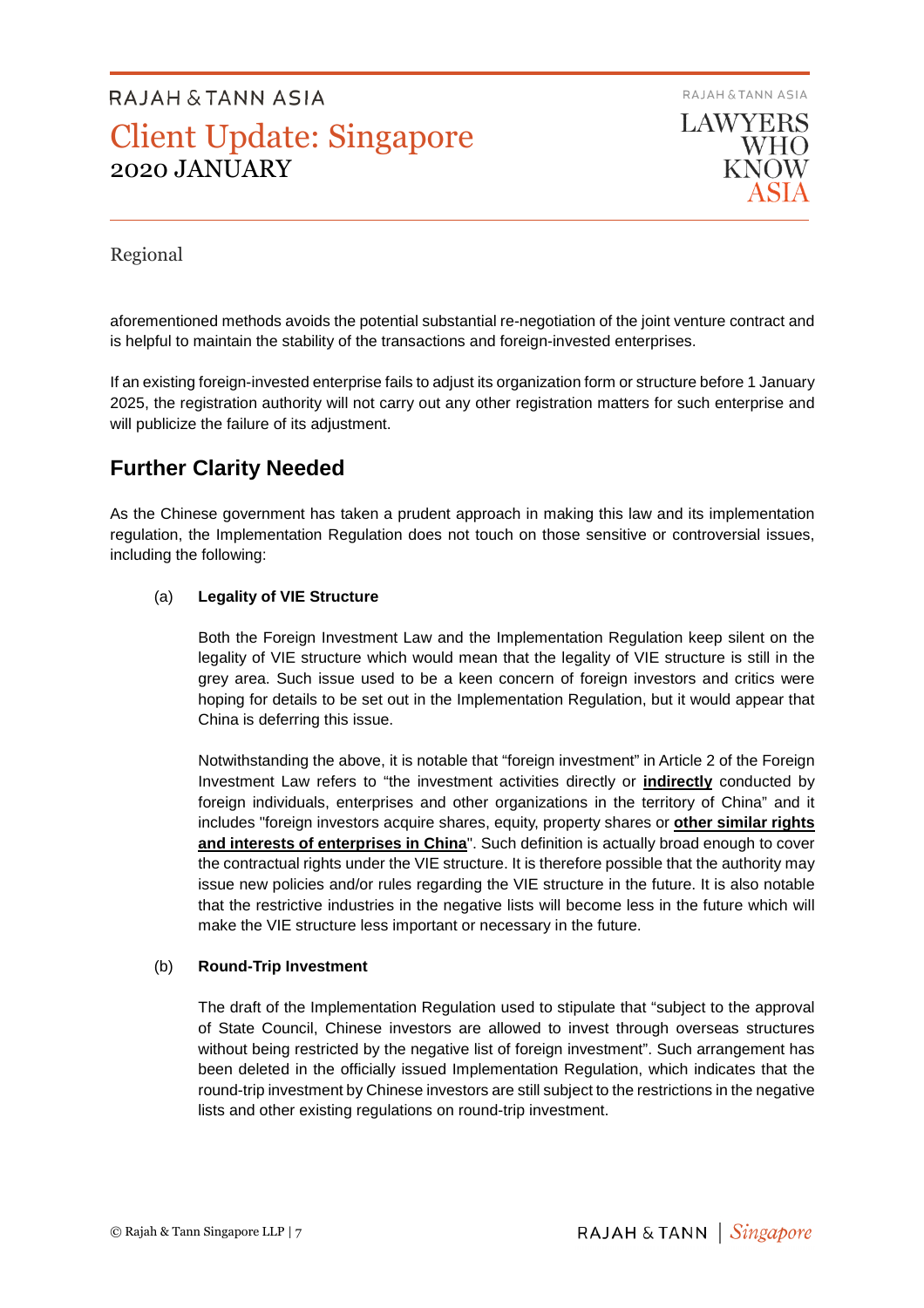RAJAH & TANN ASIA **LAWYERS WHO** 

KNOW

#### Regional

The Foreign Investment Law and the Implementation Regulation have marked a milestone change of China's foreign investment regime and a new era of foreign investment in China since the first law on foreign investment was issued in 1979.

As Chinese governmental authorities and the PRC Supreme People's Court have amended or repealed some laws, regulations and judicial interpretations, or are going to issue some new laws, regulations and judicial interpretations, we will keep following up on the development of the law and will prepare more legal updates on this topic. Please stay tuned!

*Disclaimer: Rajah & Tann Singapore LLP Shanghai Representative Office is a foreign law firm licenced by the Ministry of Justice of the People's Republic of China (the "PRC"). As a foreign law firm, we may not issue opinions on matters of PRC law. Any views we express in relation to PRC laws and regulations for this matter are based on our knowledge and understanding gained from our handling of PRC-related matters and through our own research, and also from our consultations with PRC lawyers. Therefore, such views do not constitute (and should not be taken as) opinion or advice on PRC laws and regulations.*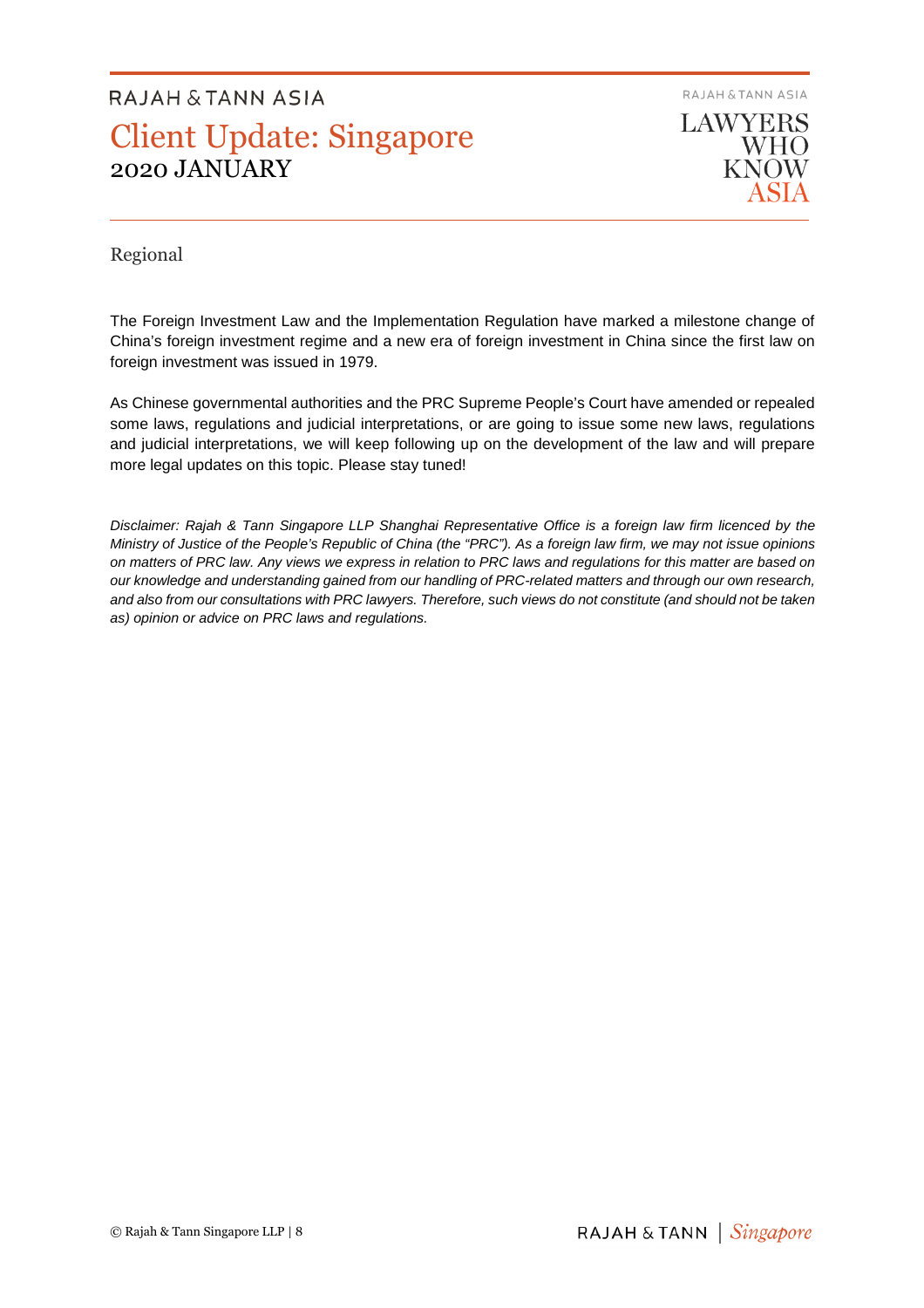RAJAH & TANN ASIA



# **Contacts**



**Chia Kim Huat**  Regional Head, Corporate and Transactional Practice Rajah & Tann Singapore LLP

T +65 6232 0464

[kim.huat.chia@rajahtann.com](mailto:kim.huat.chia@rajahtann.com)



**Linda Qiao**  Senior International Counsel Rajah & Tann Shanghai Representative Office

T +86 21 6120 8818

[linda.qiao@rajahtann.com](mailto:linda.qiao@rajahtann.com)



**Benjamin Cheong**  Partner, Technology, Media & Telecommunications Rajah & Tann Singapore LLP

T +65 6232 0738

[benjamin.cheong@rajahtann.com](mailto:benjamin.cheong@rajahtann.com)



**Chen Xi**  Partner (Foreign Lawyer) Rajah & Tann Singapore LLP

T +65 6232 0158

[chen.xi@rajahtann.com](mailto:chen.xi@rajahtann.com)



**Chia Lee Fong**  Partner (Foreign Lawyer) Chief Representative (Shanghai) Rajah & Tann Singapore LLP

T +65 6232 0734 / +86 21 6120 8818

[lee.fong.chia@rajahtann.com](mailto:lee.fong.chia@rajahtann.com)



**Susan Shi**  Senior Associate Rajah & Tann Shanghai Representative Office

T +86 21 6120 8818

[susan.shi@rajahtann.com](mailto:susan.shi@rajahtann.com)



**Zheng Haotian**  Associate Rajah & Tann Shanghai Representative Office

T +86 21 6120 8818

[haotian.zheng@rajahtann.com](mailto:haotian.zheng@rajahtann.com)



**Constance Wang**  Associate Rajah & Tann Shanghai Representative Office

T +86 21 6120 8818

constance.wan[g@rajahtann.com](mailto:lee.fong.chia@rajahtann.com)

Please feel free to also contact Knowledge and Risk Management at [eOASIS@rajahtann.com](mailto:eOASIS@rajahtann.com)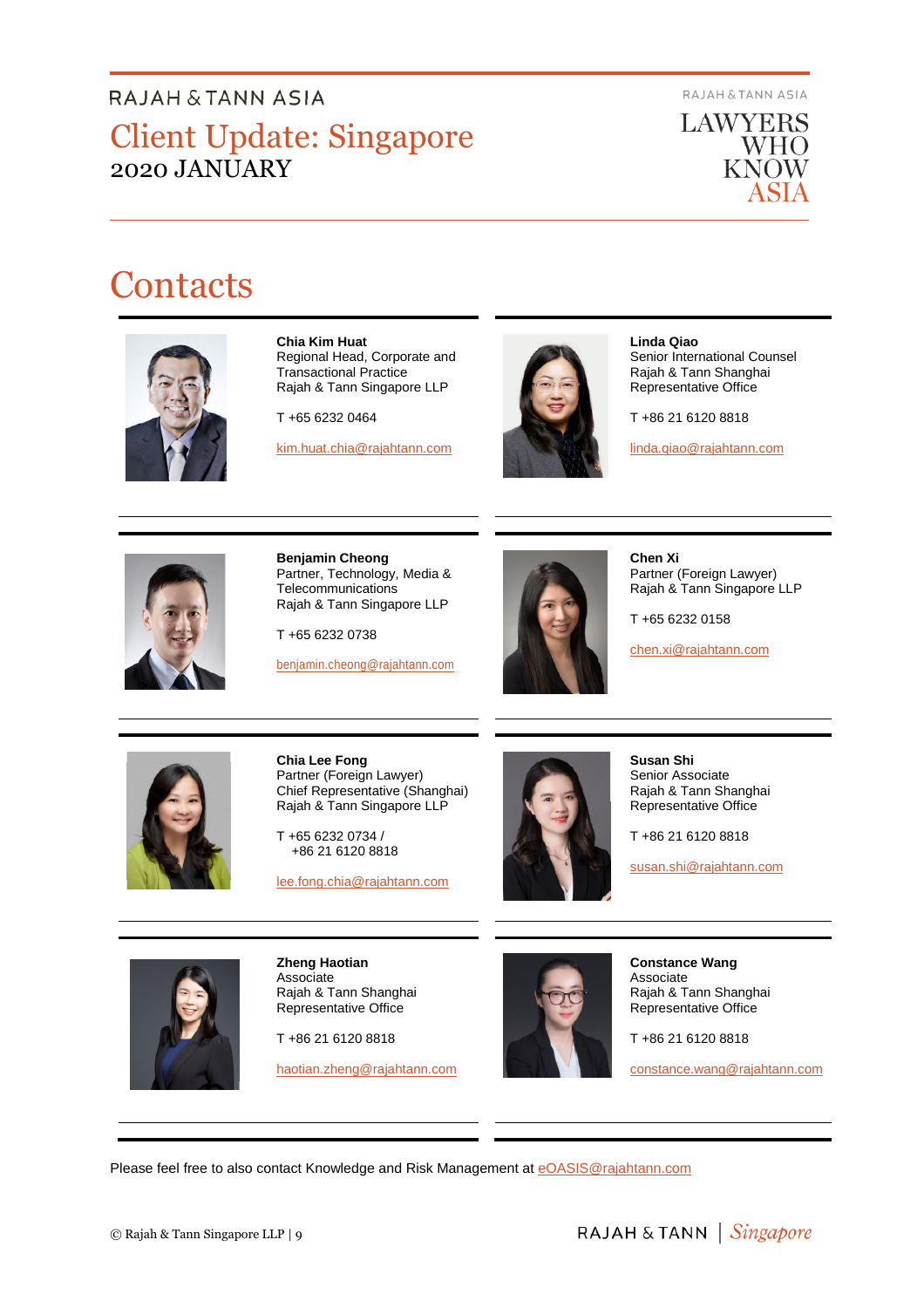RAJAH & TANN ASIA

LAWYERS WHO **KNOW** 

# Our Regional Contacts

**Rajah & Tann Singapore LLP**  T +65 6535 3600 sg.rajahtannasia.com

#### R&T SOK&HENG | Cambodia

**R&T Sok & Heng Law Office**  T +855 23 963 112 / 113 F +855 23 963 116 kh.rajahtannasia.com

RAJAH & TANN 立杰上海 SHANGHAI REPRESENTATIVE OFFICE | China

**Rajah & Tann Singapore LLP Shanghai Representative Office**  T +86 21 6120 8818 F +86 21 6120 8820 cn.rajahtannasia.com

ASSEGAF HAMZAH&PARTNERS | Indonesia **Assegaf Hamzah & Partners** 

#### **Jakarta Office**  T +62 21 2555 7800

F +62 21 2555 7899

**Surabaya Office**  T +62 31 5116 4550 F +62 31 5116 4560 www.ahp.co.id

#### RAJAH & TANN  $|$  Lao PDR

**Rajah & Tann (Laos) Co., Ltd.**  T +856 21 454 239 F +856 21 285 261 la.rajahtannasia.com

#### **CHRISTOPHER & LEE ONG** | Malaysia

**Christopher & Lee Ong**  T +60 3 2273 1919 F +60 3 2273 8310 www.christopherleeong.com

#### RAJAH & TANN NK LEGAL  $\mid$   $Mya n mar$

**Rajah & Tann NK Legal Myanmar Company Limited**  T +95 1 9345 343 / +95 1 9345 346 F +95 1 9345 348 mm.rajahtannasia.com

**GATMAYTAN YAP PATACSIL GUTIERREZ & PROTACIO (C&G LAW)** | *Philippines* 

**Gatmaytan Yap Patacsil Gutierrez & Protacio (C&G Law)**  T +632 8894 0377 to 79 / +632 8894 4931 to 32 F +632 8552 1977 to 78 www.cagatlaw.com

#### RAJAH & TANN  $\parallel$  Thailand

#### **R&T Asia (Thailand) Limited**

T +66 2 656 1991 F +66 2 656 0833 th.rajahtannasia.com

RAJAH & TANN LCT LAWYERS  $|$  *Vietnam* 

**Rajah & Tann LCT Lawyers** 

#### **Ho Chi Minh City Office**

T +84 28 3821 2382 / +84 28 3821 2673 F +84 28 3520 8206

**Hanoi Office**  T +84 24 3267 6127

F +84 24 3267 6128 www.rajahtannlct.com

Member firms are constituted and regulated in accordance with local legal requirements and where regulations require, are independently owned and managed. Services are provided independently by each Member firm pursuant to the applicable terms of engagement between the Member firm and the client.